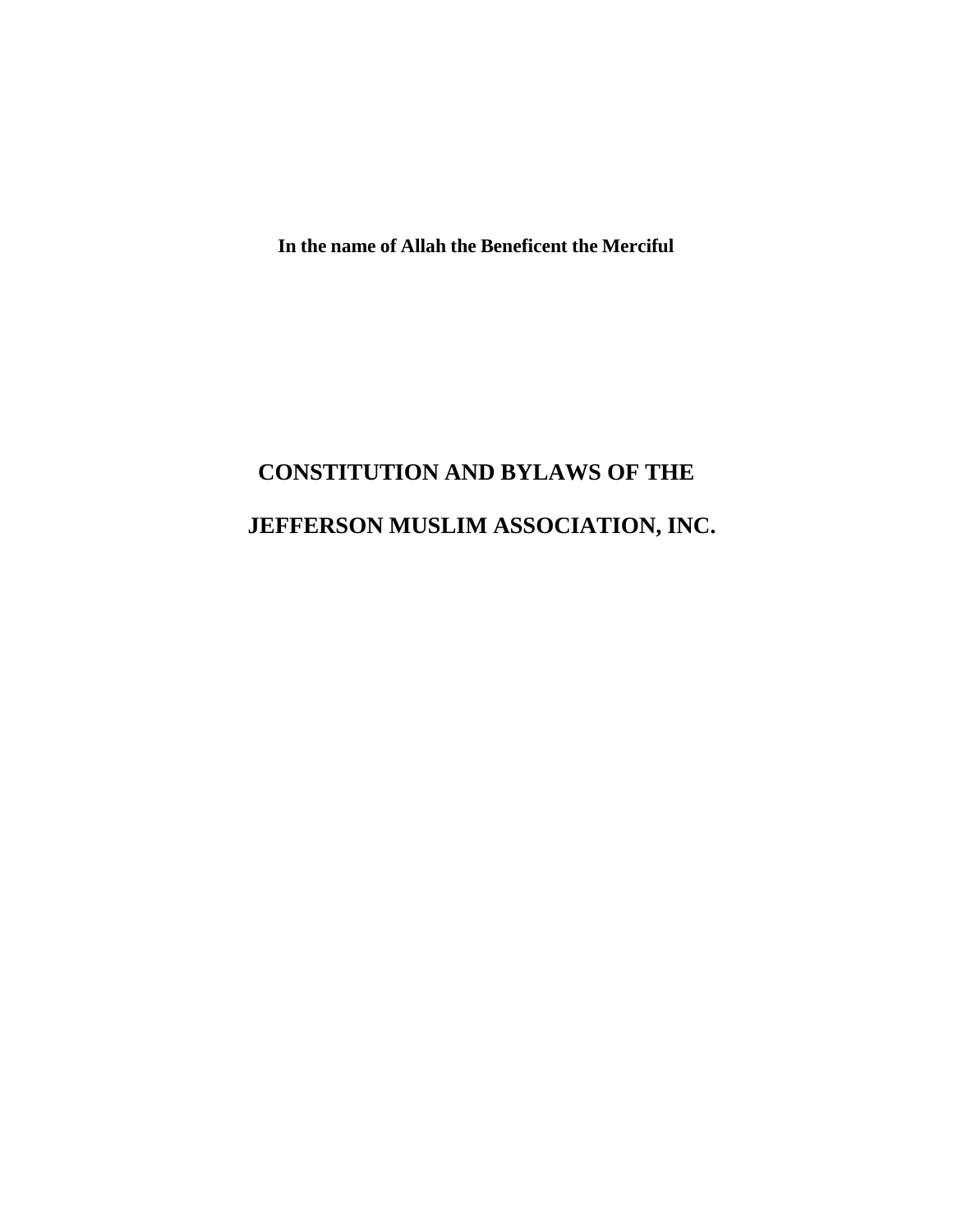# **JMA CONSTITUTION AND BYLAWS**

# TABLE OF CONTENTS

# **CONSTITUTION**

| Article<br>Number | <b>Article Name</b>             | Page<br>Number |
|-------------------|---------------------------------|----------------|
|                   |                                 |                |
|                   | General                         | C <sub>1</sub> |
| П                 | Objective and Purposes          | C <sub>1</sub> |
| III               | Membership                      | C <sub>1</sub> |
| IV                | Code of Ethics                  | C <sub>2</sub> |
| V                 | <b>Organizational Structure</b> | C <sub>3</sub> |
| VI                | <b>Restricted Activities</b>    | C <sub>3</sub> |
| VII               | <b>Dissolution</b>              | C4             |
| VIII              | <b>Bylaws</b>                   | C <sub>4</sub> |
| IX                | Amendments                      | C4             |
|                   |                                 |                |

Exhibit-A Oath of Office

# **BYLAWS**

| I                | Membership                        | B <sub>1</sub> |
|------------------|-----------------------------------|----------------|
| П                | <b>Board of Directors</b>         | B <sub>2</sub> |
| Ш                | <b>Executive Body</b>             | B <sub>2</sub> |
| IV               | Elections, Vacancy and Removal    | B <sub>3</sub> |
| V                | Committees                        | <b>B6</b>      |
| VI               | Meetings                          | B7             |
| VII              | <b>Fiscal Year</b>                | B <sub>8</sub> |
| VIII             | Seal                              | B <sub>8</sub> |
| IX               | <b>Contracts and Conveyances</b>  | B <sub>8</sub> |
| $\boldsymbol{X}$ | Amendments                        | B <sub>8</sub> |
|                  | <b>Amendments Adopted in 2008</b> | R9             |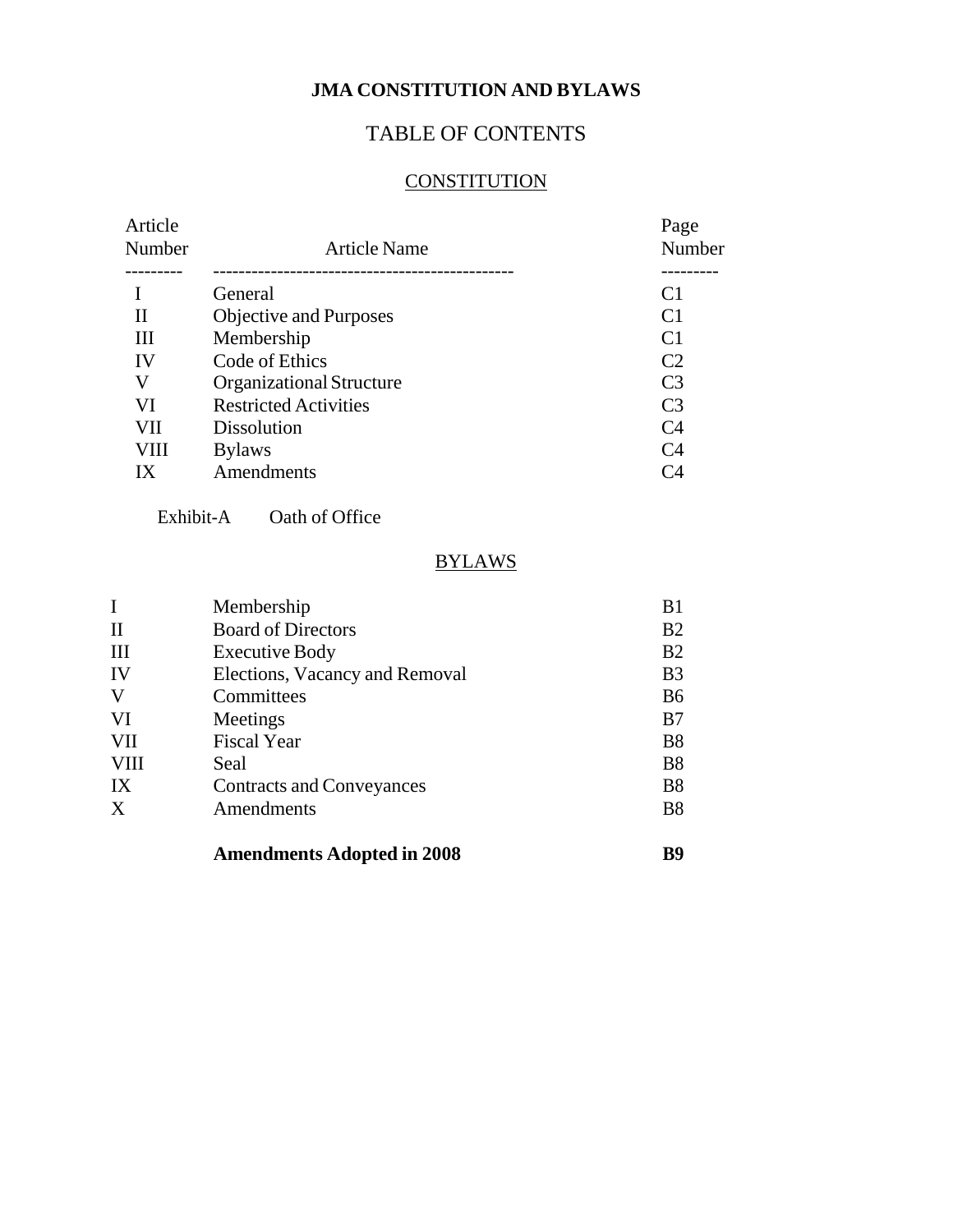In the name of Allah the Beneficent the Merciful

# **CONSTITUTION AND BYLAWS OF THE JEFFERSON MUSLIM ASSOCIATION, INC.**

# **CONSTITUTION\***

# **ARTICLE I. GENERAL**

Section 1.

The name of the corporation shall be the Jefferson Muslim Association, Inc. (JMA). The term JMA or "the Association" shall be used in this Constitution to refer to the Jefferson Muslim Association, Inc.

Section 2.

The main offices of the corporation shall be in Jefferson Parish, Louisiana.

# **ARTICLE II. OBJECTIVES AND PURPOSES**

Section 1.

The objective of JMA is Aqamat-e-Deen (establishment of the Islamic System of life).

Section 2.

JMA is organized for religious, charitable and educational purposes.

Section 3.

JMA shall provide religious and social services to all Muslims, render help to any person of similar persuasion in adapting to the culture of the Jefferson Parish area, and to provide channels of understanding and communication between Muslims and the Jefferson Parish community in general.

Section 4. JMA shall engage in Al-Dawah (propagation of Islam)

Section 5.

JMA shall organize activities and provide opportunities for the spiritual training of its members in accordance with the teachings of Quran and the traditions of Prophet Muhammad (p.b.u.h.).

### **ARTICLE III. MEMBERSHIP**

Section 1.

All persons are eligible for membership in JMA. In this Constitution, all references to the male gender (he, him, his, etc.) shall be assumed to mean male or female.

Section 2. JMA shall have two categories of members: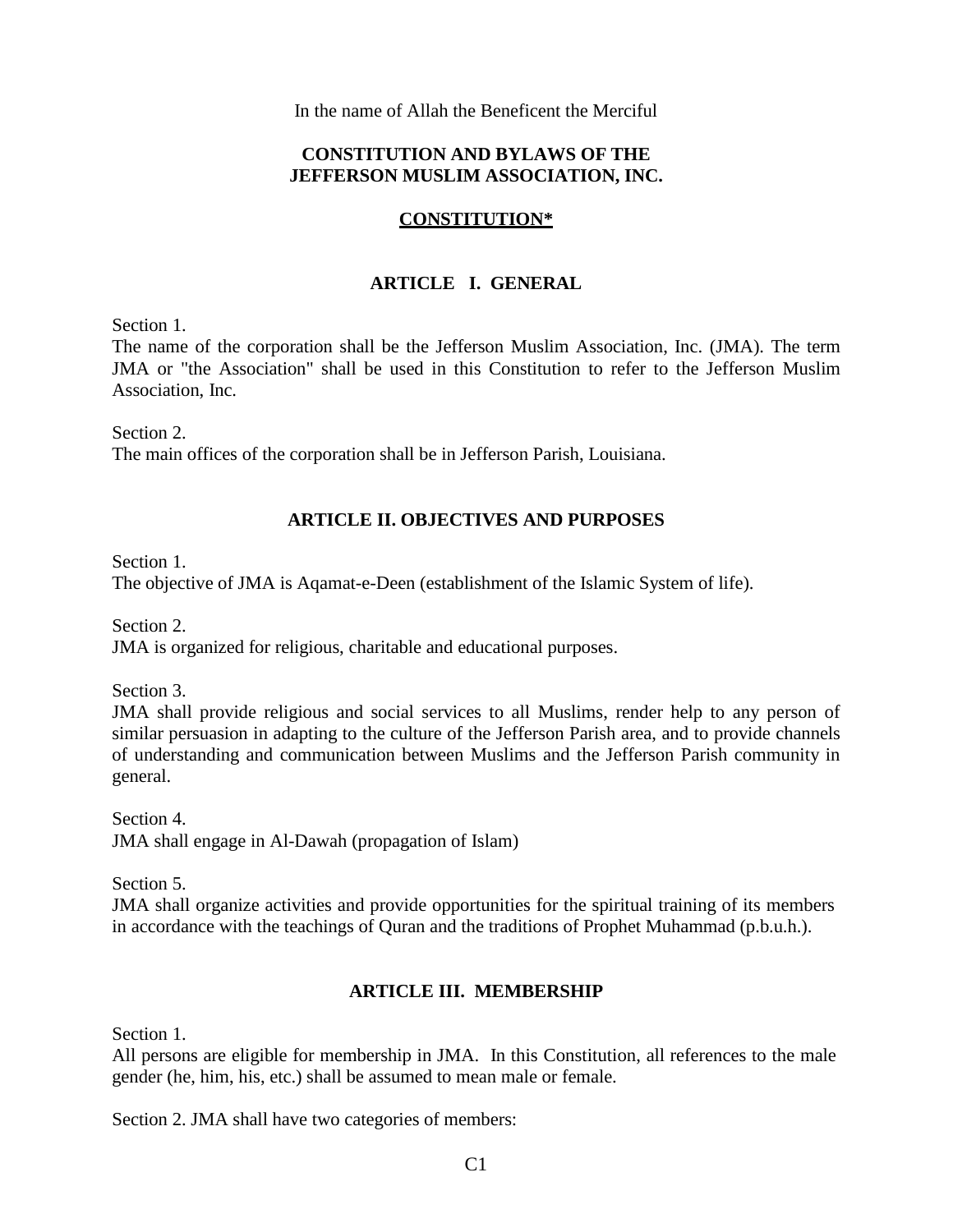- A. Natural Member
- B. Associate Member

Section 3. Natural Member

Every Muslim is a natural member. A natural member hereinafter shall be referred to as a "member".

Section 4. Associate Member

Any non-Muslim who displays interest in Islam and pays membership dues is eligible to become an Associate Member. An Associate Member is not eligible to vote or hold office of JMA.

Section 5. Eligible Voting Member

Any natural member can become an eligible voting member by fulfilling the eligibility requirements as defined in the Bylaws.

Section 6. General Body and General Assembly

The eligible voting members shall collectively constitute the General Body of JMA. A meeting of the General Body shall be referred to as the General Assembly.

Section 7. The annual membership dues of JMA are as explained in the Bylaws.

Section 8. Each member pledges to abide by the Constitution and Bylaws of JMA.

# **ARTICLE IV. CODE OF ETHICS**

Section 1.

Islam is a Deen (system of life), and the privilege of Islamic Practice requires Islamic beliefs and Islamic responsibility, as well as knowledge of Quran and Sunnah.

Section 2.

Each member shall be guided by the basic belief of JMA i.e. "la ilaha illallah Muhammadur Rasulullah" (there is no God but Allah and Muhammad (p.b.u.h.) is the

Messenger of Allah). Muhammad (p.b.u.h.) is the final messenger and the seal of prophethood. Each member shall believe in the "Day of Judgement" and the life hereafter, and shall respect the obligatory commands of Islamic Law (Shariah).

Section 3.

Each member shall work for the unity of all Muslims in Jefferson Parish and avoid involvement in creation of divisions and sects.

Section 4. By applying for or continuing membership in JMA, each member agrees to uphold the ethical standards set out in this "Code of Ethics", and will aid in the election to the elected offices of JMA of those who do uphold these standards of ethics.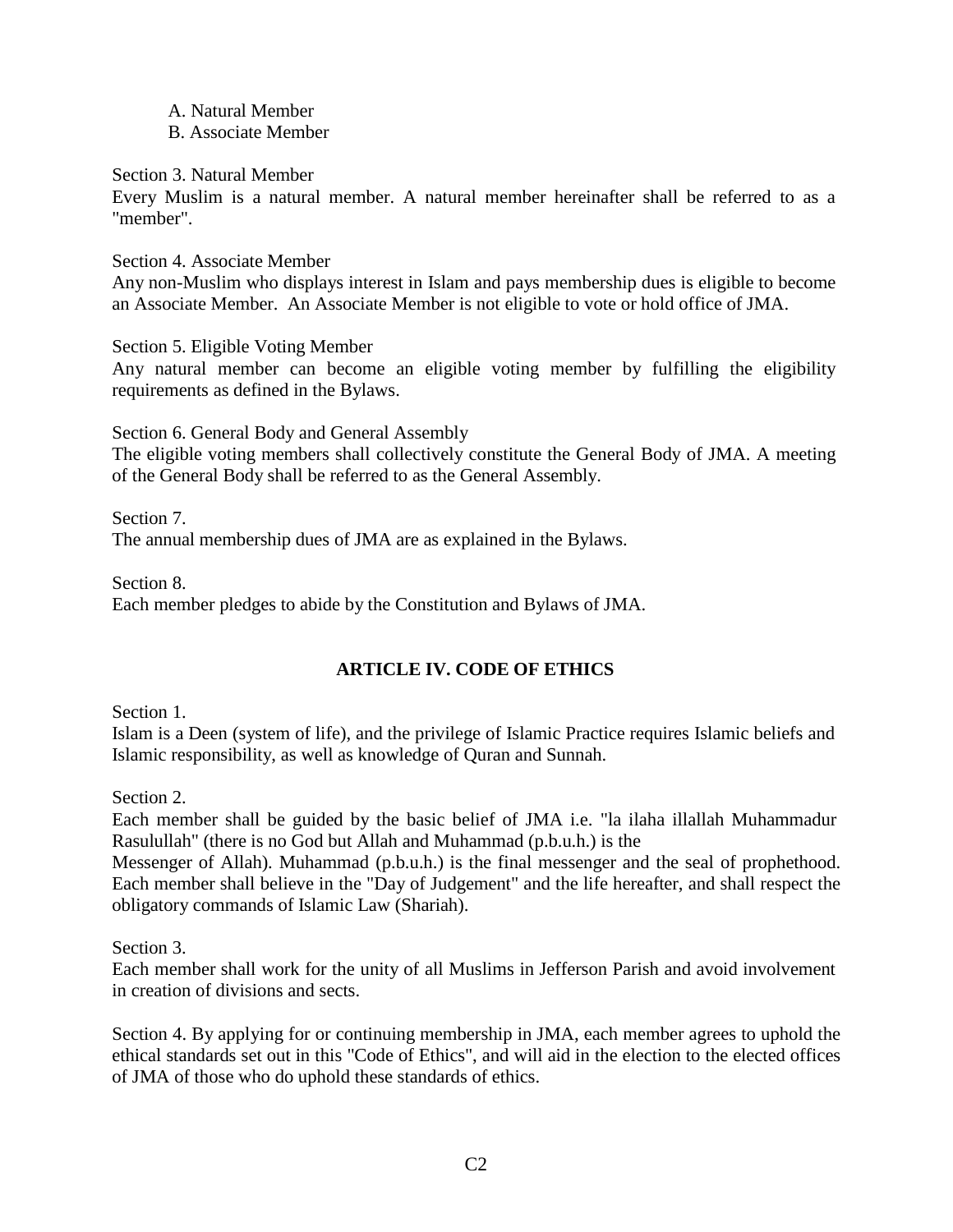### **ARTICLE V. ORGANIZATIONAL STRUCTURE**

Section 1. Majlis -e- Shura (Board of Directors):

The Majlis -e- Shura (hereinafter called the "BOARD" or "SHURA") shall develop JMA policies. The BOARD shall consist of nine elected members - all elected at large by the eligible voting members of JMA.

Section 2. Executive Body:

The following five elected officers shall constitute an executive body (hereinafter called the "Executive Body") which shall implement JMA policies. The Executive Body shall consist of

President, Vice President, General Secretary, Treasurer, and Joint Secretary

Section 3. Term of Office:

Term of office for each member of the BOARD shall be two years. In the election held in early 1998, the term of office of the lowest vote-getting three BOARD members elected in 1998 shall expire. From 1999 onwards, the term of office of all BOARD members will be 2 years.

Section 4. Eligibility for Office:

Only eligible voting members may hold office of JMA. All members of the BOARD shall be members of JMA in good standing for a minimum of one year and shall be either a citizen or permanent resident of the United States of America. The President and Vice President shall be members of JMA in good standing for a minimum of two years. Only a member who is able to lead community prayers shall be eligible for the office of the President and Vice President.

Section 5. Oath of Office:

Each member of the BOARD shall take an oath of office before assuming the responsibility of their office.

The Oath of Office, as specified in the attached Exhibit-A and made a part of the Constitution hereof, shall be taken in person in front of the Chairman of Election Commission, and/or the BOARD.

Section 6.

The manner of elections, the duties and responsibilities of the elected members, and other matters relevant to the organizational structure of JMA are as provided in the Bylaws of JMA. Any responsibility and authority not otherwise specified herein shall be reserved to the BOARD.

#### **ARTICLE VI. RESTRICTED ACTIVITIES**

No part of the net earnings of JMA shall inure to the benefit of, or be distributed to its officers, directors or other private persons, except that JMA shall be authorized and empowered to pay reasonable compensation for services rendered and to make payments and distributions in furtherance of the purposes set forth in Article II hereof.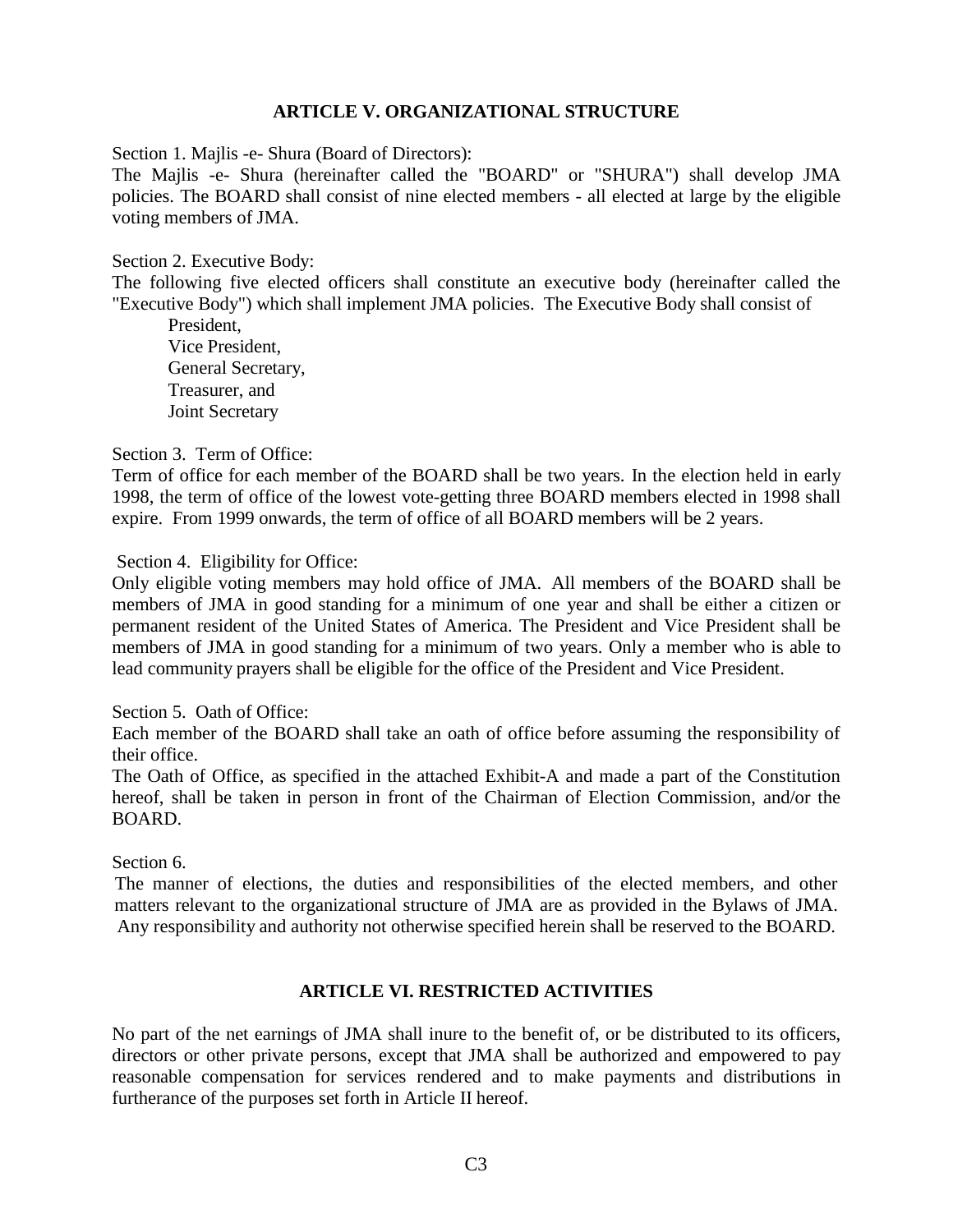No substantial part of the activities of JMA shall be the carrying on of propaganda or otherwise attempting to influence legislation, and JMA shall not participate in, or intervene in (including the publishing or distributing of statements) any political campaign on behalf of any candidate for public office.

Notwithstanding any other provision of these articles, JMA shall not carry on any other activities not permitted to be carried on (A) by a corporation exempt from the Federal Income Tax under Section 501(C)(3) of the Internal Revenue Code of 1954 (or the corresponding provision of any future United States Internal Revenue Law) or (b) by a corporation, contributions to which are deductible under Section 170(C)(2) of the Internal Revenue Code of 1954 (or the corresponding provision of any future United States Internal Revenue law).

# **ARTICLE VII. DISSOLUTION**

In the event of the dissolution of JMA, the BOARD shall, after paying or making provision for the payment of all the liabilities of JMA, dispose of all of the assets of JMA, exclusively for the purposes of JMA, in such manner, or to such organization or organizations organized and operated exclusively for Islamic (religious, charitable, educational or scientific) purposes, as shall at the time qualify as an exempt organization or organizations, under Section 501(C)(3) of the Internal Revenue Code of 1954 (or corresponding provision of any future United States Internal Revenue law), as the BOARD shall decide.

Any such assets not so disposed of shall be disposed of by the District Court of any county in which the principal office of JMA is located, exclusively for such purposes or to such organization or organizations, as said court shall determine, which are organized and operated exclusively for such purpose.

## **ARTICLE VIII. BYLAWS**

The Bylaws, as appended hereto, are hereby adopted and may be amended, enlarged or reduced as provided in the Bylaws.

### **ARTICLE IX. AMENDMENTS**

Section 1 : Amendments to the Constitution may be made through the approval of a Resolution of Amendment by two-third majority vote of the General Body. The quorum for amendment to the Constitution shall be one-third of the eligible voting members.

Section 2 : Resolution of Amendment

A proposal for amendment can be submitted to the BOARD by any one of the following:

A. Ten Percent of all eligible voting members.

B. Initiated in the BOARD

Upon approval by the majority of the BOARD, the proposal for amendment is elevated to the level of Resolution of Amendment. It is then presented to the General Body for final approval.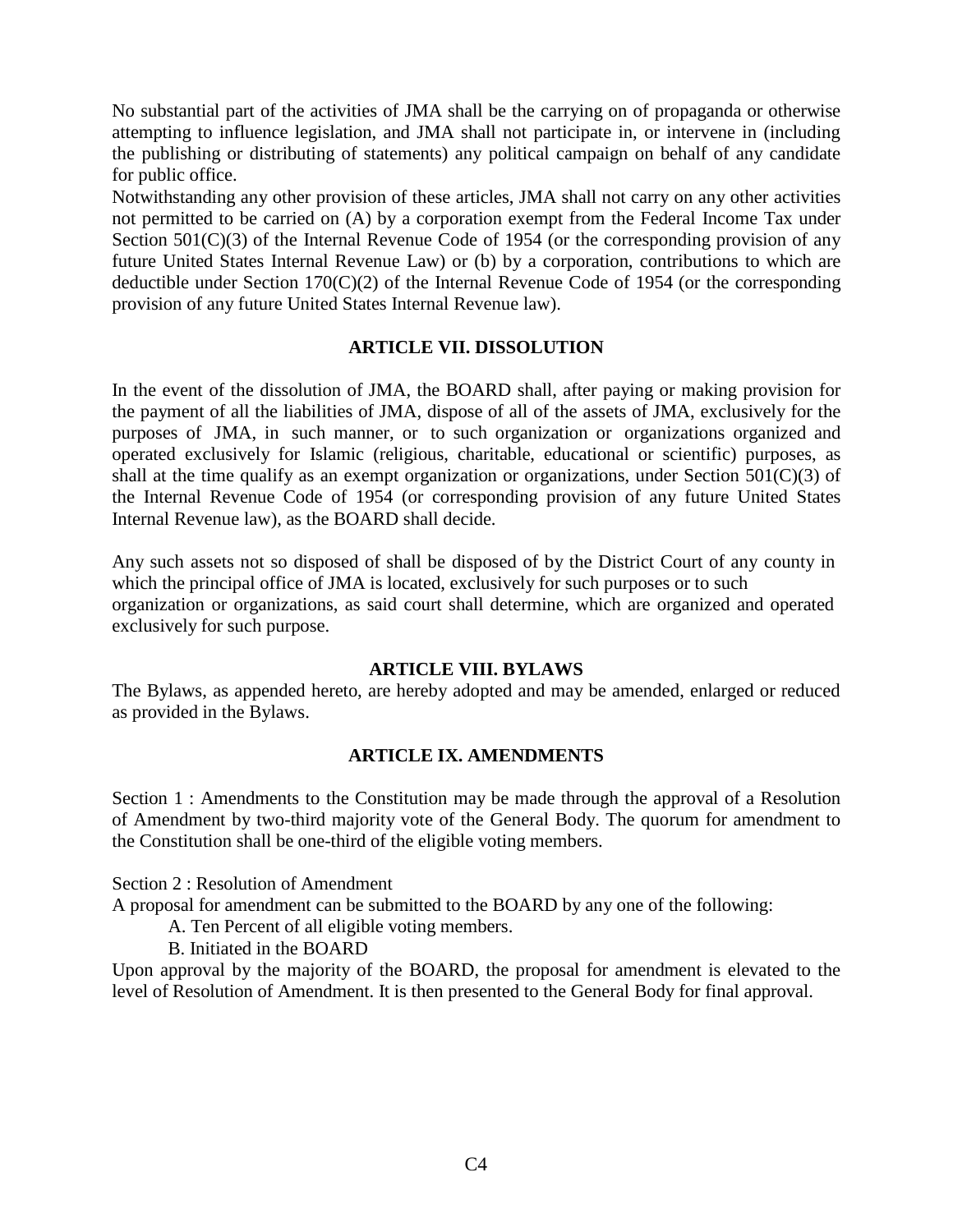# **CONSTITUTION EXHIBIT - A**

In the name of Allah the Beneficent the Merciful

Jefferson Muslim Association

**Oath of Office**

I whose specimen signature is given below and who has been

elected as **Member of the Board of Directors**

of the Jefferson Muslim Association (JMA), do hereby affirm, with Allah as my witness that, Inshallah, I will:

- be obedient and faithful to Allah, His commandments and the traditions of the Prophet Muhammad (p.b.u.h.).

- abide by the provisions of the Constitution and Bylaws of JMA, and will work towards the unity of Muslims in the Greater Jefferson Parish area.

- conduct the affairs of JMA members with justice and honesty, and will safeguard the trust of JMA assigned to me for the best interest of the Muslim community.

- not seek any personal glorification or financial gains by and through the use of this office.

May Allah Almighty help me to fulfill this oath - Aameen.

Date: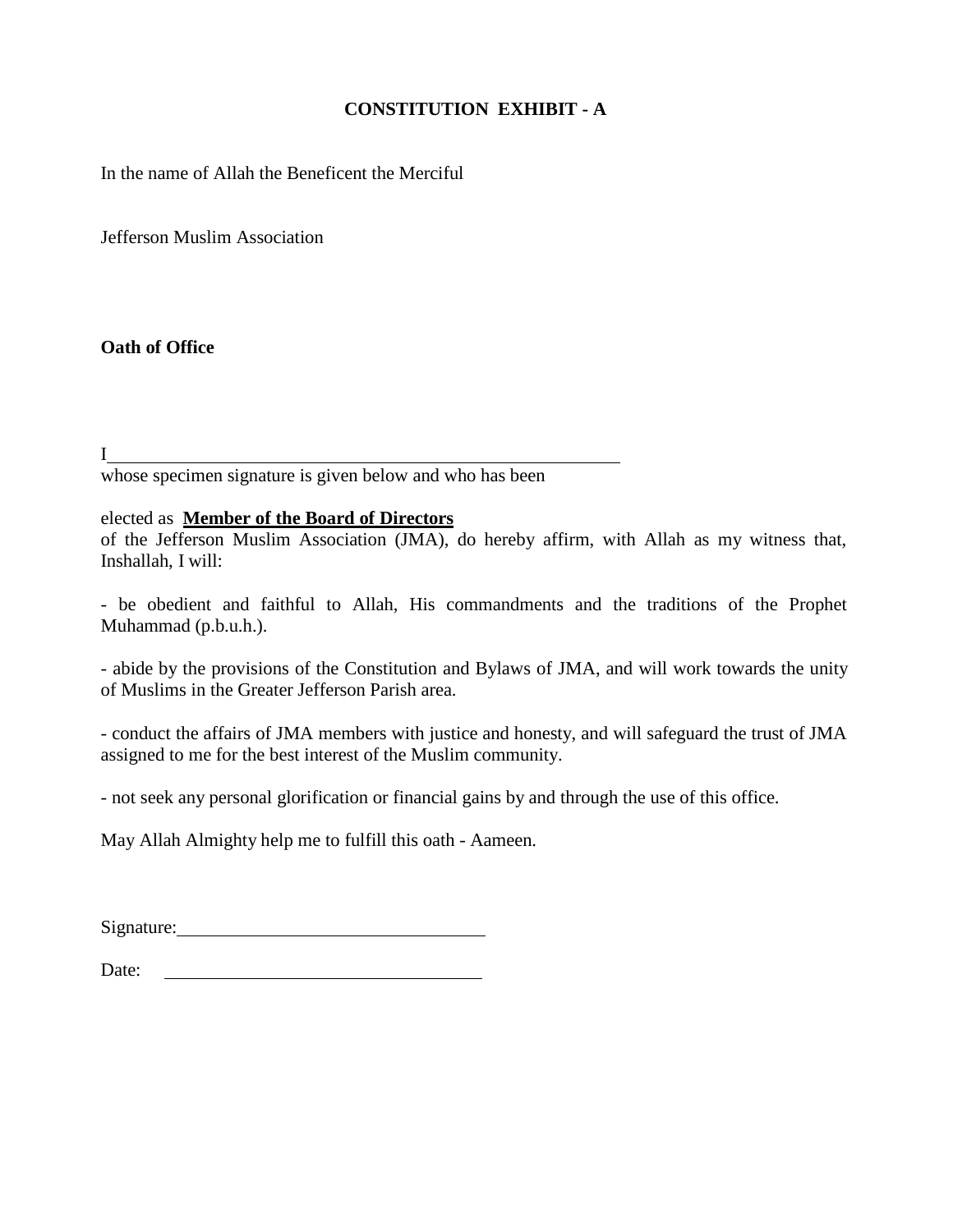# **JMA BYLAWS\***

# **ARTICLE I. MEMBERSHIP**

Section 1. Voting Member

The term voting member shall mean a natural member who fulfills the requirements of Section 2 of this article.

Section 2. Eligibility for voting

The following requirements shall be satisfied before a natural member may be eligible to vote in general assembly and election:

- A. File an Application for Membership (if one has not been filed before) on or before Dec 31, pay his own annual dues, and has attained the age of 16 years. The annual dues of a member may be waived by a majority vote of the Board of Directors (BOARD) for financial hardship. The annual dues of a member may not be paid by another person unless he is related by blood or marriage.
- B. And has satisfied one of the following:

(i). have participated regularly in at least one of four of the following regularly scheduled programs at any of JMA centers or mosques.

- JMA children school program or adult educational program
- funeral arrangement
- Quranic study
- al-Dawah activity
- (ii). have financially contributed a fair share (at least 1%) of their annual income.
- (iii). have volunteered their time in other approved organizational activities of the JMA not included in 2B(i) above.
- C. All applications for new membership shall be approved by BOARD.

Section 3. Annual Dues and Joint Membership with ISNA

- A. The annual membership dues shall be on a calendar year basis (January 1 through December 31) and are payable in accordance with a schedule to be established annually by the BOARD, provided that the dues shall not be less than the amount shown below :
	- Family \$50.00 Single - \$25.00 Student - \$10.00

The dues shall not be refundable.

Through an agreement with the Islamic Society of North America, Inc. (ISNA), a member paying annual membership dues to JMA also becomes a member of ISNA. A portion of the membership dues paid to JMA will be remitted to ISNA for its membership. The portion of membership dues to be paid to ISNA will be established annually by the BOARD.

Section 4. Life Membership

A voting member can attain Life Membership by making a one-time contribution of at least U.S. \$1000.

Section 5. Loss of Membership Rights

Any member who resigns, or who is expelled for ethical reasons, ceases to have any voting or nomination rights.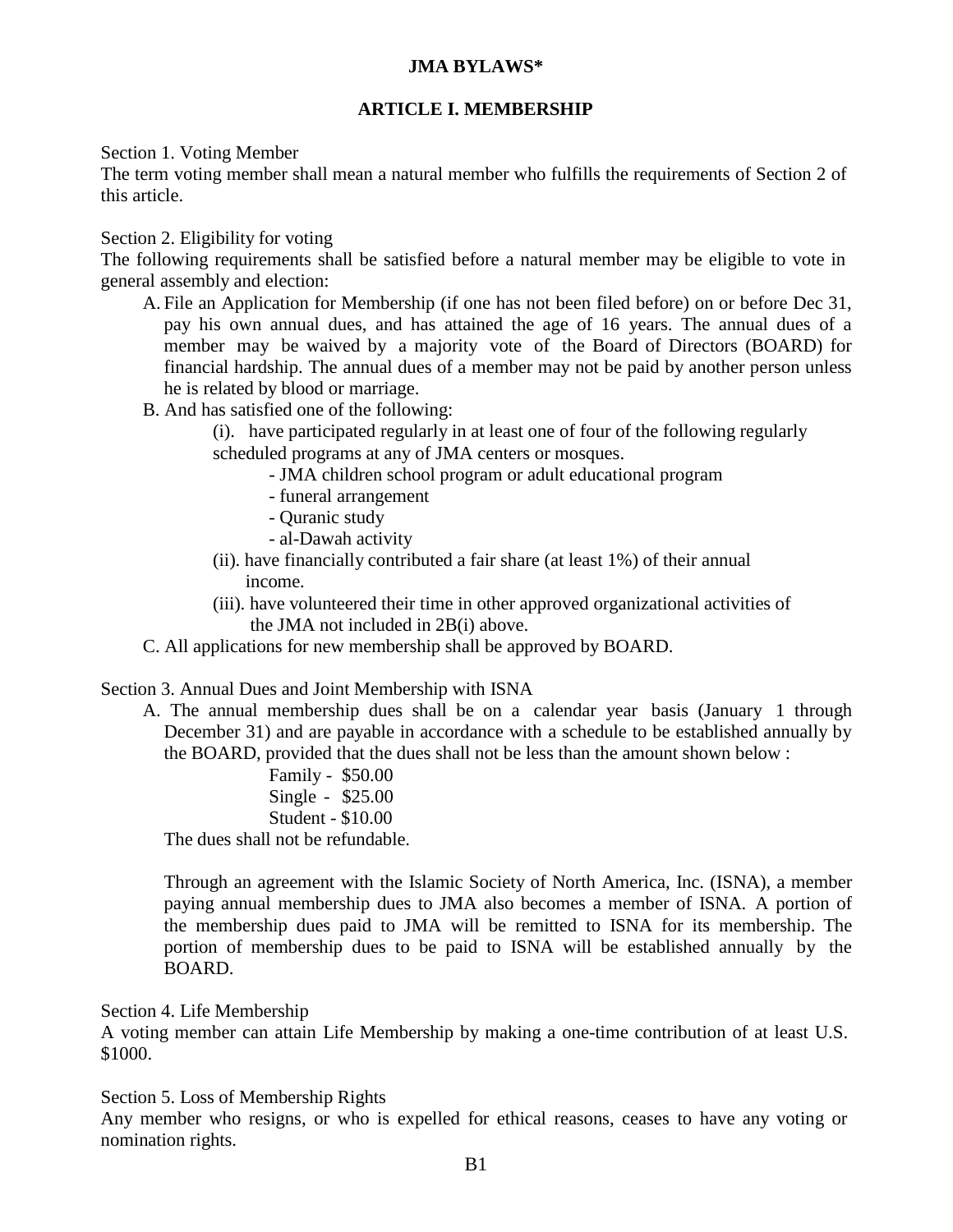Section 6. Reinstatement of Membership Rights

Any member who loses his membership rights can apply for reinstatement by following the procedures required for becoming a new member.

# **ARTICLE II. MAJLIS -E- SHURA**

Section 1. The Majlis -e- Shura (Board of Directors or BOARD) shall develop and approve all policies for JMA including but not limited to the following areas:

A. Al-Dawah

B. Short-term and long-term planning

C. Annual budget and fiscal policies

D. Education policies

E. Real Property

F. Public relations and interaction with non-Muslim groups

G. Funeral arrangements

H. Human resources and personnel placement including staff positions

I. Approval of all nominations to the Standing Committees

Section 2.

The Standing Committees reporting to the BOARD are identified in Bylaws Article VIII Sec 1.

Section 3. Financial Plan

Each year the BOARD shall develop a financial plan based on the following :

- A. Central Depository/Treasury
- B. Limits of Asset/Liability Ratio
- C. Cash Flow Controls
- D. Revenue Sources
- E. Expenditures for
	- (i). Education
	- (ii) Al-Dawah
	- (iii) Taxes
	- (iv) Utilities
	- (v) Leasehold improvements/repairs

From this plan a budget will be developed.

### **ARTICLE III. EXECUTIVE BODY**

Section 1.

The Executive Body which consists of the President, Vice President, Treasurer, General Secretary, Joint Secretary and other four Members at Large shall implement approved JMA policies and employ staff for the execution of JMA policies.

Section 2. PRESIDENT: Duties and Responsibilities

The President shall be the chief executive officer of JMA. He shall serve as chairman of the Board of Directors. He shall be the spokesman for JMA. The President shall preside over and call all the meetings of the BOARD and the General Assembly. He shall sign all contracts and conveyances in the name of JMA. He shall perform all other duties that are pertinent to the office or delegated to him by the BOARD. The President shall be responsible for the standing committees identified in Bylaws Article VIII as reporting to the President and shall nominate the chairpersons and members of these committees. The President shall also appoint and assign special committees as the BOARD may authorize.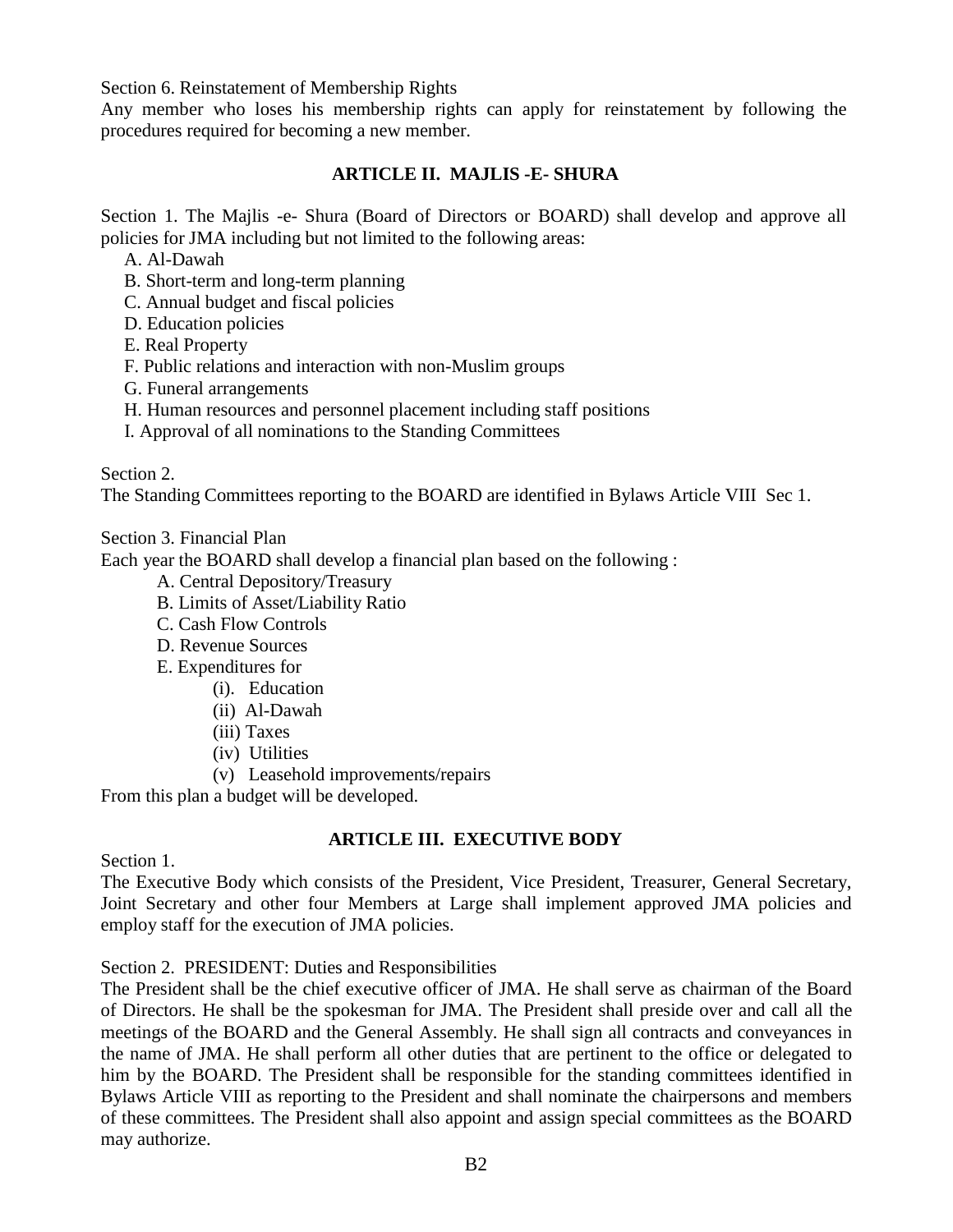#### Section 3. VICE PRESIDENT: Duties and Responsibilities

The Vice President shall perform the duties of the President in the absence of or inability of the President to serve. The Vice President shall assume the office of the President in case of a vacancy for any cause in that office. The Vice President shall assist the President in the execution of the duties of his office. He shall be responsible for the standing committees identified in Bylaws Article VIII as reporting to the Vice President and shall nominate the chairpersons and members of these committees.

#### Section 4. GENERAL SECRETARY: Duties and Responsibilities

The General Secretary shall keep records and books of JMA. He shall keep the minutes of all meetings of the BOARD and General Assembly. He shall have the custody of the corporate record and the seal, and affix the same. He shall maintain record of the membership. He shall prepare agenda for the BOARD and General Assembly meetings and send notices of such meetings. He shall assume the duties of the President in the absence of the President and Vice President. The General Secretary shall be responsible for the standing committees identified in Bylaws Article VIII as reporting to the General Secretary and shall nominate the chairpersons and members of these committees:

### Section 5. TREASURER: Duties and Responsibilities

The Treasurer shall be responsible for handling all the monies of JMA. He shall maintain the accounting manual specifying the approval process, internal controls, and accounting procedures as approved by the BOARD. He shall prepare the annual budget of JMA and submit the same to the BOARD for approval. He shall prepare quarterly financial statements and an audited annual financial report. He shall sign all checks of JMA. He shall be responsible for the standing committees identified in Bylaws Article VIII as reporting to the Treasurer and shall nominate the chairpersons and members of these committees.

### Section 6. JOINT SECRETARY : Duties and Responsibilities

The Joint Secretary shall assist the General Secretary in keeping records and books of JMA. He shall perform such duties or special projects as may be assigned by the BOARD. The Joint Secretary shall be responsible for coordinating the Eid-related activities of JMA. He shall be responsible for the standing committees identified in Bylaws Article VIII as reporting to the Joint Secretary and shall nominate the chairpersons and members of these committees:

# **ARTICLE IV. ELECTIONS, VACANCY AND REMOVAL**

### Section 1. Elections

- A. The elections of JMA shall be held on last Sunday of January every year by means of secret ballot at a site in Jeffeson Parish selected by the BOARD. All JMA activities on that day that conflict with the elections shall be rescheduled.
- B. Five BOARD members will be elected on odd years and four will be elected on even years.

Section 2. Election Commission and Election Guidelines

A.The BOARD shall appoint and announce an Election Commission by first Sunday of January each year. The Commission shall consist of at least three eligible voting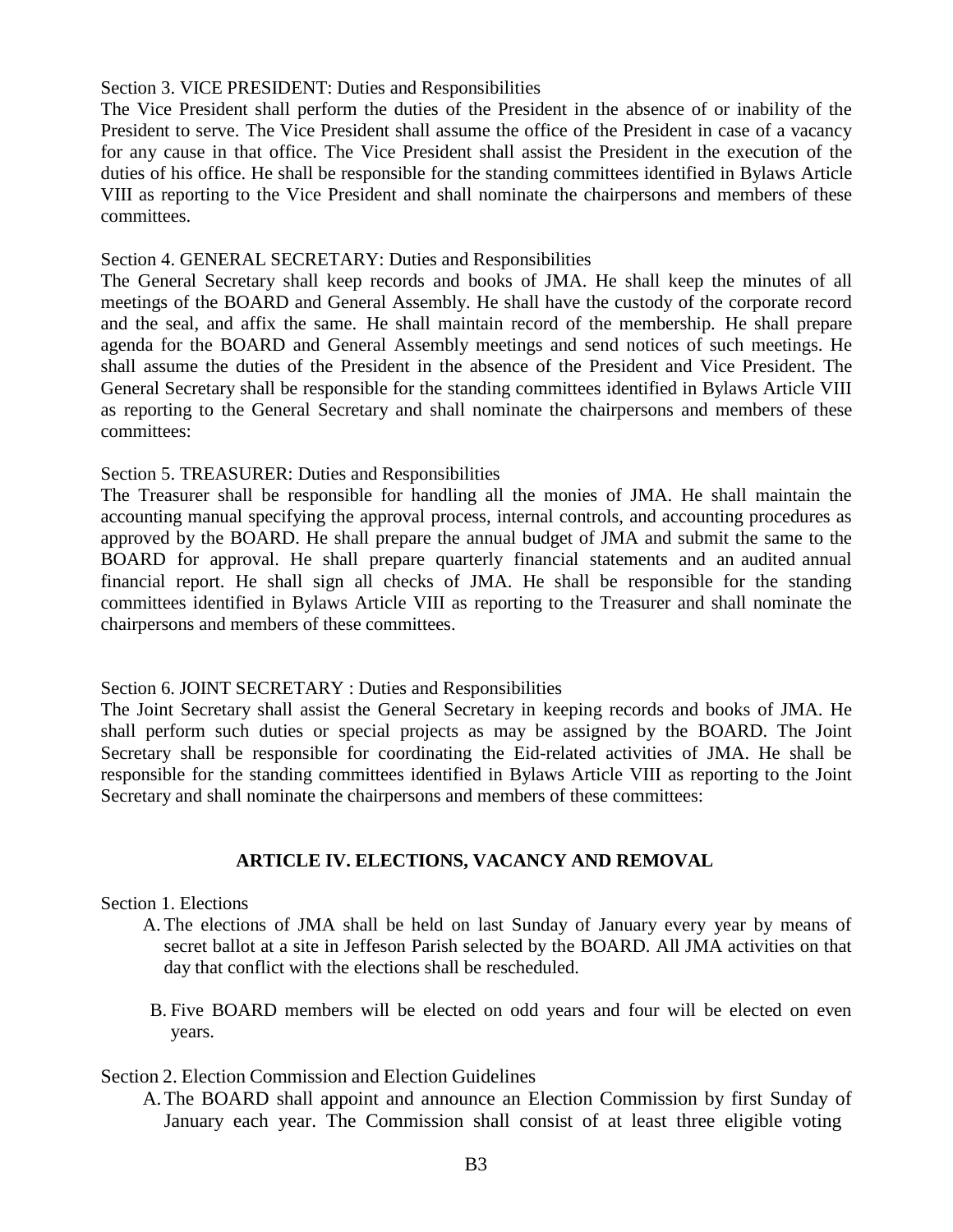members including a Chairman. The BOARD shall prepare election guidelines in accordance with the provisions of the Constitution & Bylaws, and provide them to the Election Commission at the time of its appointment.

B. The Election Commission shall be responsible for conducting the elections and referendums in accordance with the election guidelines and the provisions of the Constitution & Bylaws. In all matters pertaining to the counting of the ballots and the announcement of the results, the decision of the Election Commission shall be final. All election announcements shall be made by the Chairman.

Section 3. Mailing and Receiving of Nomination Forms and Referendum Items:

- A.The BOARD shall finalize and provide to the Election Commission the list of eligible voting members by December 31. The Commission shall mail the Nomination Forms and any referendum items to all eligible voters by the Wednesday immediately preceding the Sunday on which the elections are held.
- B. The last day of receiving the Nominations shall be the Saturday immediately preceding the Sunday on which the elections are held.

Section 4. Qualification of Nominees and Announcement of Nomination

- A. Qualification of Nominees for a position on the Board of Directors:
- (i)Besides being an eligible voting member for at least one year (2 years for nominees for the position of President or Vice President), all nominees for a position in the Board of Directors must meet the following four conditions:
	- Have been involved in JMA as a Board of Director, or in any of JMA standing or special committees, or as faculty member in any of JMA or affiliated educational entities.
	- Over the last one year, have attended at least one regularly scheduled Quranic or Islamic Adult Education session per month at any of JMA centers or masjids.
	- Have not been removed from an elected office of JMA (as per Bylaws Article VII Section 8) or expelled from JMA membership for ethical reasons (as per Bylaws Article VII Section 9).
	- have signed a statement that he is the:
		- (a) One who does not himself seeks an elected position
		- (b) One who does not puts his decisions or other people's decisions over and above the decisions of Allah in the Quran and Sunnah
		- (c) One who is obedient to Shariah
		- (d) One who does not commit major sins.
	- (ii). The Election Commission shall review the nominations and ensure that the nominees meet the standards and criteria stated in the Code of Ethics, and the other requirements for the various elected positions as defined in the Constitution and Bylaws of JMA.
- B. Announcement of Nomination:

The Election Commission shall contact and receive approval from the eligible nominees and shall make announcement of the nominations by the Friday immediately preceding the Sunday on which the elections are held.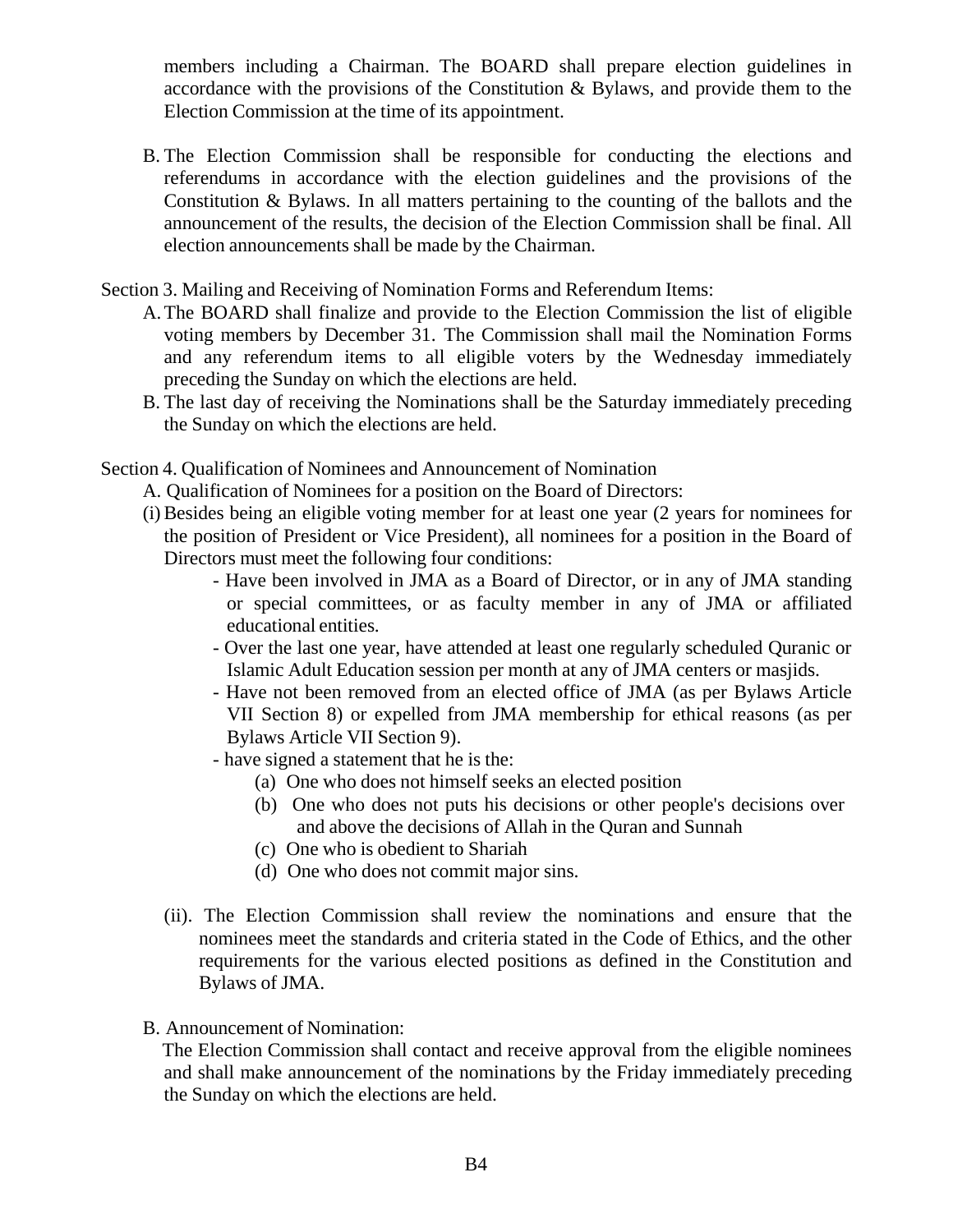# Section 5. Balloting and Election Results

- A.The Election Commission shall arrange for balloting on election day at JMA Headquarters, and count the ballots promptly after the close of balloting. A candidate or his representative may be present during the ballot count. A plurality of all votes cast for an office is necessary for election.
- B. Immediately after the Election Commission has counted the ballots, the Chairman of the Election Commission shall announce the results and, within one week, submit a written report to the BOARD. Upon receipt of the Election Commission's report by the BOARD, the Election Commission shall stand dissolved unless its term is extended by the BOARD.
- C. In the event that no candidate receives a plurality of the votes cast for an elective position, or if the Election Commission is unable to ascertain the result with clear probability, it shall declare the election for that position null and void, and the BOARD shall announce a special election for that position to be held within thirty days. A special Election Commission shall be appointed by the BOARD to conduct the special election in accordance with the guidelines prepared by the BOARD.

# Section 6. Oath of Office

The newly elected officers shall take their Oath of Office and assume their responsibilities on the first Sunday of February.

Section 7. Vacancy

A.A person can hold only one office of JMA at any given time.

- B. Upon a vacancy of an elected office of the BOARD, the Board by a majority vote (at least four) shall appoint an eligible candidate to that position for the remainder of the year.
- C. If a position on the BOARD becomes vacant in the first year of its term, that position shall become eligible for election at the end of that year.

# Section 8. Removal of Elected Office Holders of JMA:

- A.Any elected office holder of JMA can be removed from office for violation of the code of ethics, or for embezzlement of funds that belong to JMA, or for gross neglect of duty, or for being absent from three consecutive scheduled meetings without cause.
- B. Removal of a Member of the BOARD
	- (a) A resolution for removal shall be passed by two-third majority of the BOARD.
	- (b) Once passed by the BOARD, the resolution shall then be passed by the General Assembly by two-third majority.
	- (c) If a quorum for the General Assembly cannot be obtained, the resolution for removal will be sent to the General Body as a referendum. If one-third of the voting membership responds to the referendum and votes by a simple majority for removal, then the office holder shall be removed from office.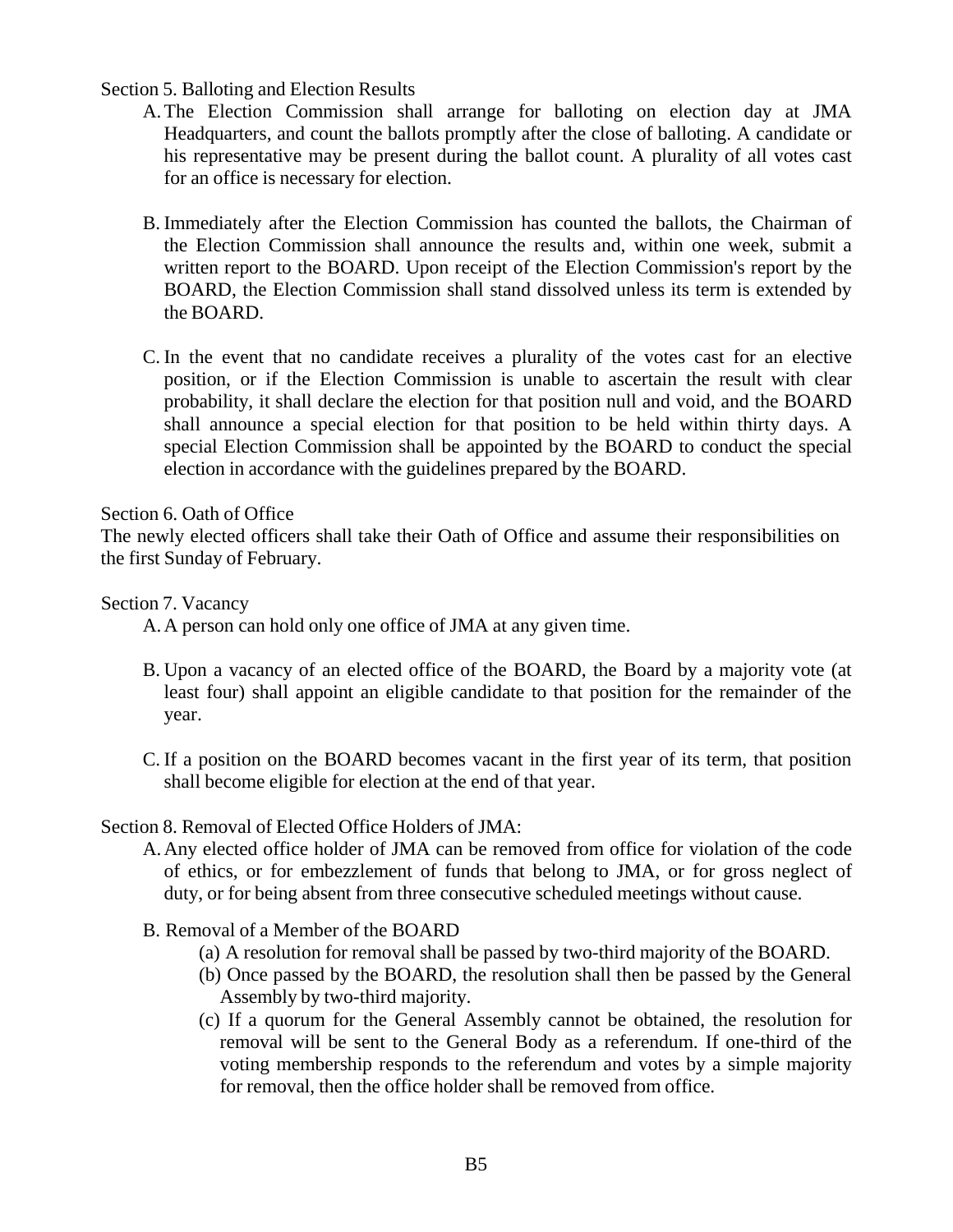Section 9. Expulsion of a Member for Ethical Reasons:

The following procedure shall be followed for expulsion of a member for ethical reasons:

A. A member shall be expelled for ethical reasons if a Resolution for Removal is passed by two-third majority of the BOARD.

# **ARTICLE V. COMMITTEES**

Section 1. Standing Committees and Special Committees:

To assist the BOARD in developing and implementing JMA policies, JMA shall have Standing and Special committees. Standing Committees have perpetual duration while each Special Committees is established for only one year. All committees shall be advisory in nature.

Section 2. Standing Committees of the BOARD

All Standing Committees of the BOARD report to one of the Executive Body members who shall nominate the Chairperson and members of these committees. All nominations shall be approved by the Board.

The following shall be the BOARD Standing Committees :

| <b>COMMITTEE</b>               | <b>REPORTING TO</b>                                                                     |
|--------------------------------|-----------------------------------------------------------------------------------------|
| Al-Dawah                       | President                                                                               |
| Religious and Ulema            | President                                                                               |
| <b>Children Education</b>      | President                                                                               |
| <b>Adult Education</b>         | President                                                                               |
| <b>Public Opinion</b>          | President                                                                               |
| Public Relation & Media        | President                                                                               |
| Planning                       | President                                                                               |
| Women's                        | President                                                                               |
| <b>Constitution and Bylaws</b> | Vice President                                                                          |
| Funeral & Cemetery             | <b>Vice President</b>                                                                   |
| Publications                   | Vice President                                                                          |
| Young Men's                    | <b>Vice President</b>                                                                   |
| Young Women's                  | <b>Vice President</b>                                                                   |
| Membership                     | <b>General Secretary</b>                                                                |
| Elections                      | <b>General Secretary</b>                                                                |
| Finance                        | Treasurer                                                                               |
| <b>Budget</b>                  | Treasurer                                                                               |
| <b>Fund Raising</b>            | Treasurer                                                                               |
| Zakat & Welfare                | Treasurer                                                                               |
| <b>Endowment Fund</b>          | Treasurer                                                                               |
| Eidain                         | Joint Secretary                                                                         |
| Employment & Placement         | Joint Secretary                                                                         |
| <b>Central Construction</b>    | Joint Secretary                                                                         |
| Social                         | Joint Secretary                                                                         |
|                                | $D\Omega \wedge D\Gamma$ shell have the outpoint to modify the membership of these some |

The BOARD shall have the authority to modify the membership of these committees.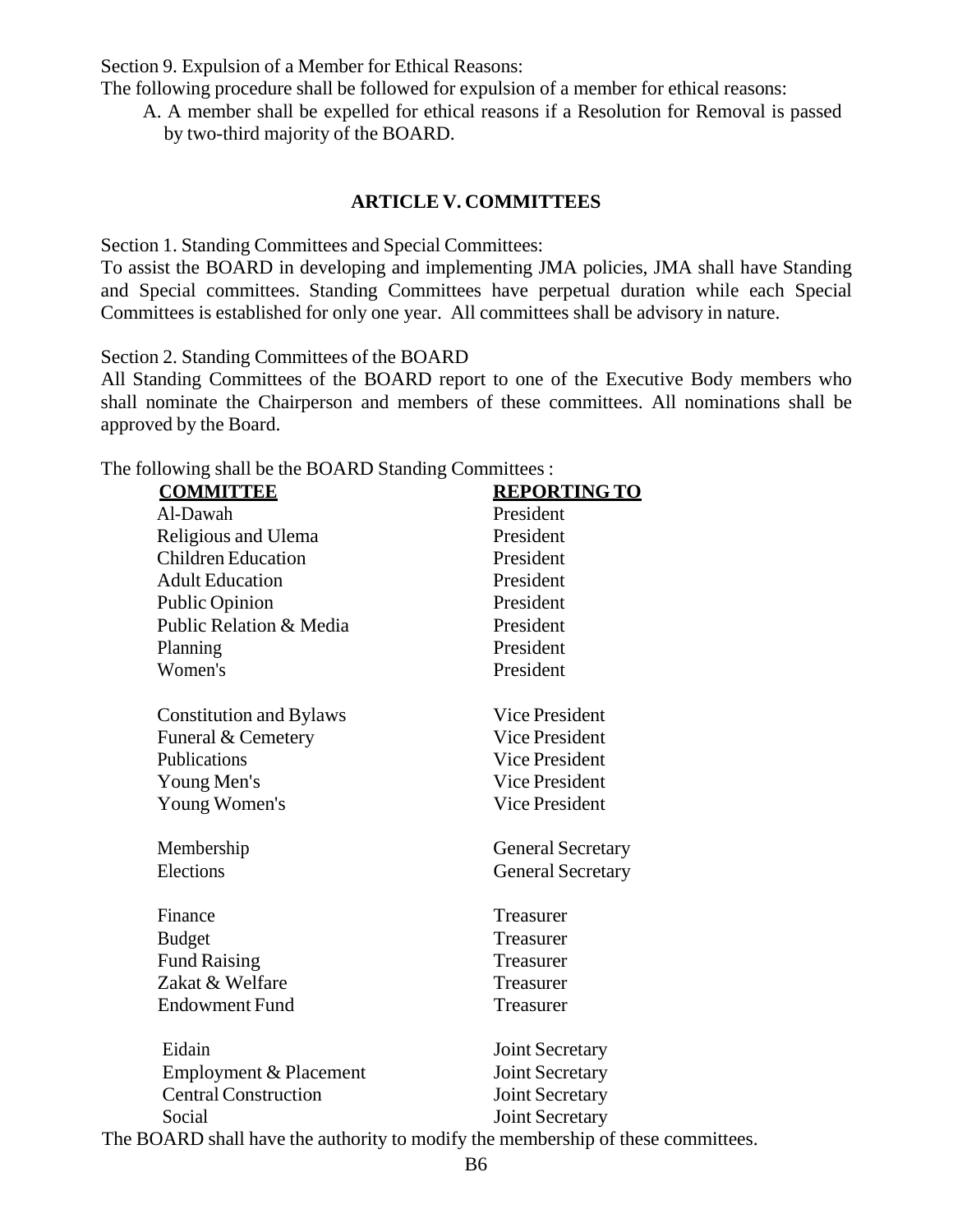Section 3. Special Committees of the BOARD

In addition to the Standing Committees, the President may appoint annually, such Special Committees as the BOARD may authorize. Chairpersons and members of Special Committees shall be nominated by the President and approved by the BOARD.

# **ARTICLE VI. MEETINGS**

Any annual or semi-annual meeting may be postponed for a period of one month if it falls during Ramadan.

Section 1.Annual General Assembly Meeting:

JMA shall hold a regular General Assembly meeting of its members in January of each year.

- (i).The date, time, and location of the meeting shall be designated by the BOARD.
- (ii). A notice of this meeting shall be given to the members of JMA two weeks prior to such meeting.
- (iii). At the meeting, an annual progress report with a financial segment shall be presented to the membership by the BOARD. Any other business properly brought before the General Assembly shall be transacted.

Section 2. Meetings of the Board of Directors:

There shall be a regular meeting of the BOARD at least once each month. The date, time, and location of the meeting shall be designated by the BOARD. At all meetings of the BOARD, a simple majority of all BOARD members shall decide any question coming before the meeting unless specifically stated otherwise in the Bylaws.

Section 3. Special Meetings:

- A.Special meetings of the General Assembly may be called at any time by the President, or four members of the BOARD, or one-fifth of the eligible voting members of JMA, upon two week notice stating the purpose or purposes thereof.
- B. Special meetings of the BOARD may be called at any time by the President or three members of the BOARD upon 48 hour notice.

# Section 4. Quorum:

One-third of the eligible voting members shall constitute a quorum at any General Assembly regular or special meeting. At all meetings of the General Assembly, regular or special a majority of the quorum shall decide any question coming before the meeting except as described by statute or the charter of the Corporation or as designated in Bylaws VII Section 8.

At all meetings of the BOARD, a majority of all BOARD members shall constitute a quorum.

# Section 5. Absence of Quorum

In the event that a quorum is not available at any general assembly regular or special meeting, the business at hand may be sent to the General Body for referendum. A majority of responses to the referendum shall constitute a decision by the General Body.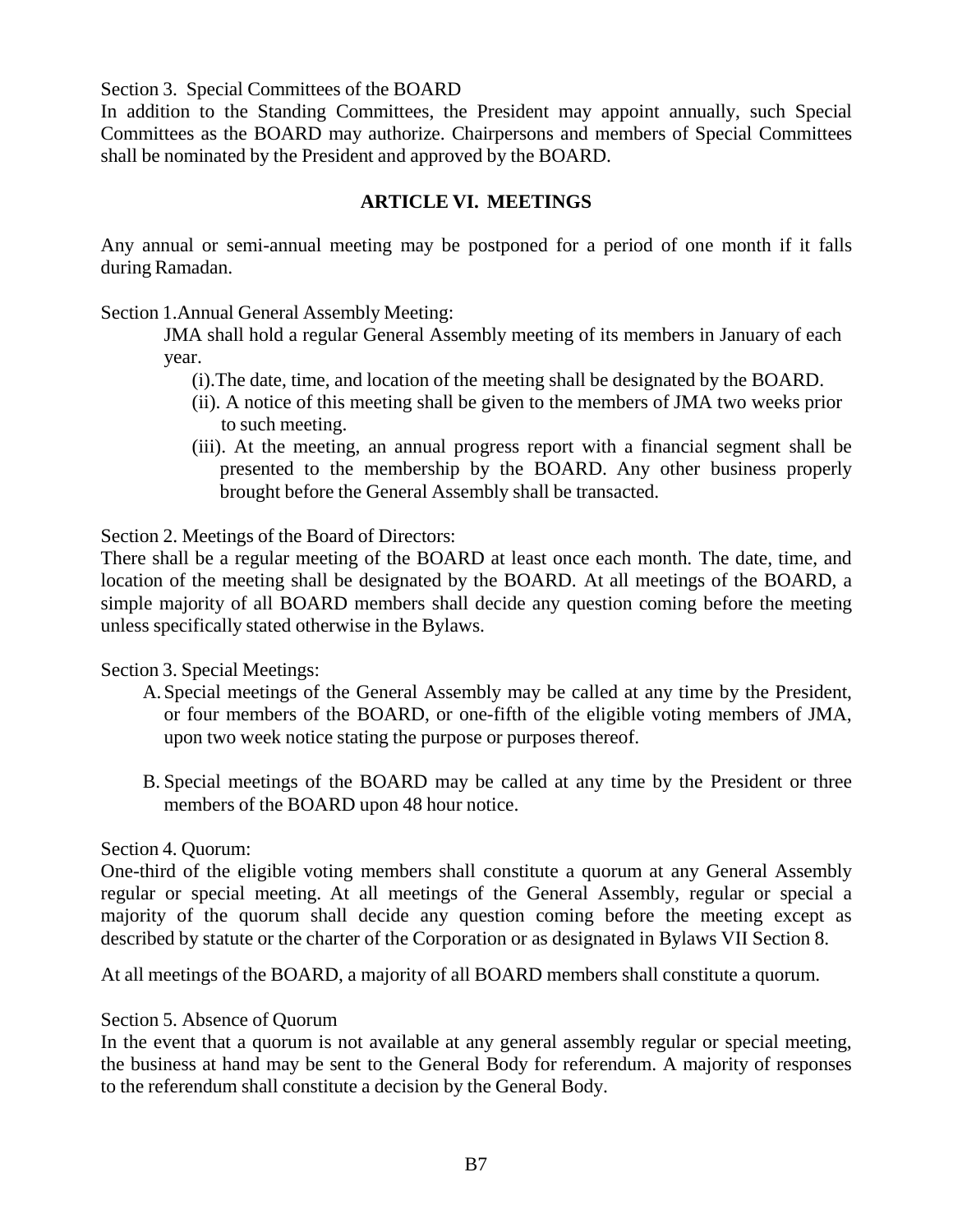# **ARTICLE VII. FISCAL YEAR**

The accounting period to be followed by JMA shall be the fiscal year basis, and the year hereby adopted is the calendar year from January 1 (first) through December 31 (thirty-first).

# **ARTICLE VIII. SEAL**

The seal of JMA shall consist of a circle within which shall be inscribed "The Jefferson Muslim Association, Inc.".

# **ARTICLE IX. CONTRACTS AND CONVEYANCES**

Section 1.

No contract to sell or convey and no conveyances of any real estate owned by JMA or contracts to assign or the assignment of any leasehold interest owned by JMA shall be made unless authorized by the General Assembly at a regular meeting or at a special meeting of which all the members of the General Assembly shall have had notice, as prescribed hereinbefore, specifying the proposed transaction.

Section 2.

Any lease of any real estate or personal property owned by JMA may be negotiated and executed by the BOARD when authorized by the Board at a regular meeting or at a special meeting of which all the members of the BOARD have been notified as prescribed hereinbefore, specifying the specific transaction.

Section 3.

No conveyance, mortgage, lease or Bill of Sale of real estate or personal property executed pursuant to authority given by the General Assembly or the BOARD shall be valid unless signed by the President, sealed with the Seal of JMA and attested by the General Secretary of JMA.

# **ARTICLE X. AMENDMENTS**

Section 1.

Amendments to these Bylaws may be made by a two-third majority vote of the BOARD (at least four) attending a duly scheduled BOARD meeting. The quorum of the BOARD meeting shall be at least four office holders.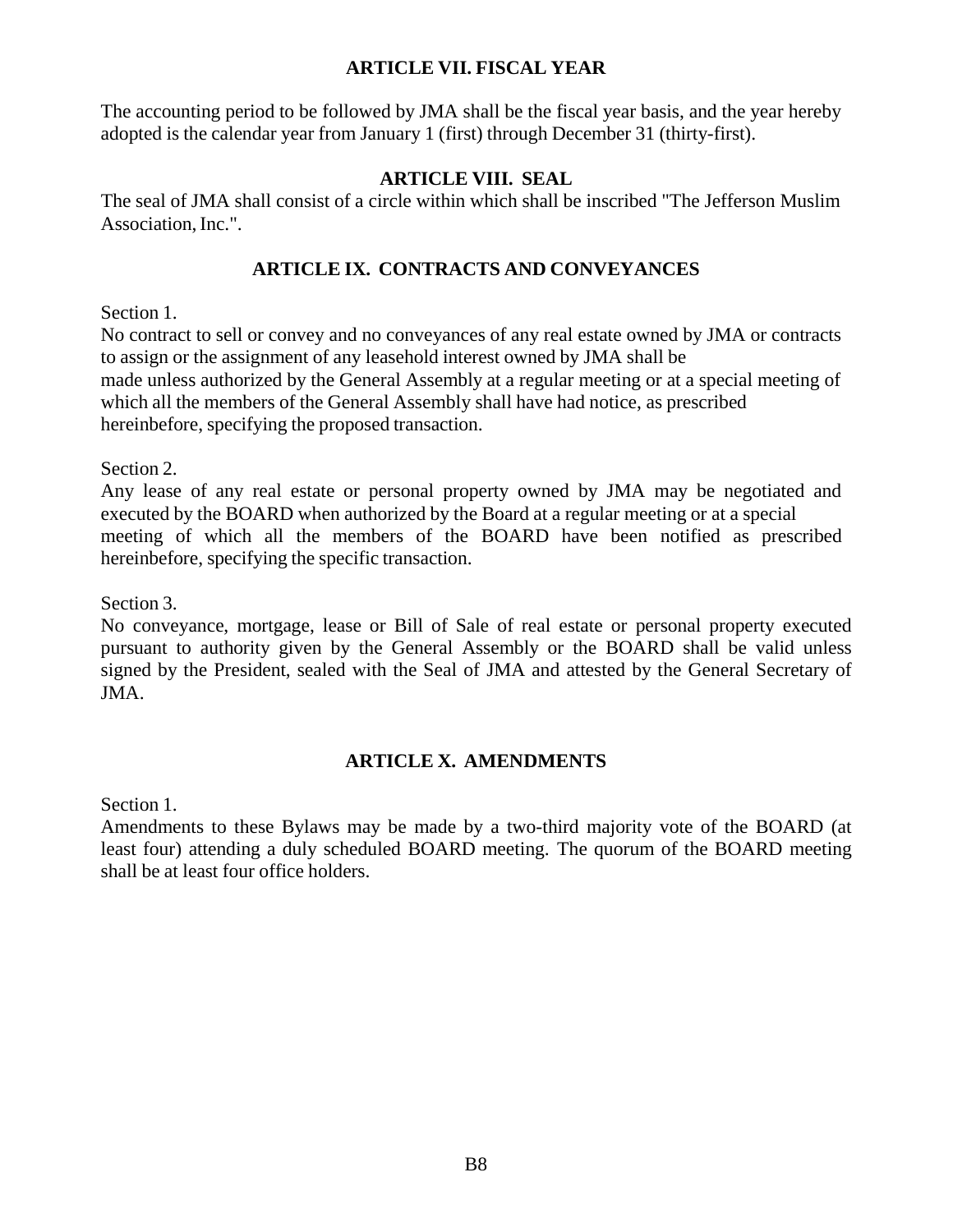# **Amendments Adopted by General Body Meeting in February, 2008**

#### **CONSTITUTION ARTICLE I. GENERAL:**

Section 3. JMA shall be a religious, not for- profit organization operating in compliance with Section 501©(3) of the United States Internal Revenue Code as currently enforced and subsequently amended.

#### **CONSTITUTION ARTICLE VII. DISSOLUTION:**

If a situation arises which makes the dissolution of the Association inevitable, the Board shall call upon a NEUTRAL party such as (ISNA/NAIT) to handle the process of dissolution with the assistance of the Trustees. Any assets which are left after meeting all liabilities shall be transferred to NAIT as specified by this Constitution. These assets may be held in trust by NAIT under the conditions of the transfer

#### **JMA BYLAWS; ARTICLE III. EXECUTIVE BODY:**

Section 1. The Imam of Abu Baker Mosque shall serve as non-voting member of the JMA Board.

#### **BYLAWS; ARTICLE V. COMMITTEES:**

Section 4. In case of any project JMA undertakes that entails expenditure of over \$10, 000, a committee consisting of at least 3 JMA Board members will be formed to oversee such a project and it will not be left to ONE individual to manage such an endeavor.

#### **BYLAWS; ARTICLE IV. ELECTIONS, VACANCY AND REMOVAL**

Section 1. Elections: C. Term of Office and Re-election: Term of office for each member of the BOARD shall be two years. Board members may be re-elected to serve at the most two (2) consecutive terms.

Section 8. Removal of Elected Office Holders of JMA: The Board may take action against a Board member who fails to attend atleast 75% of the regularly scheduled meetings of the Board in one (1) year, without the prior approval of the President.

### **BYLAWS; ARTICLE VI. MEETINGS**

Section 1. Annual Meetings:

B. The Association shall have at least TWO General Body meeting during the year.

C. A written or printed notice of a General Body meeting shall be made available to all the members of the Association at least two weeks prior to the date of the meeting.

Section 3. Special Meetings:

C. The President may call special Board meetings in addition to other meetings whenever he considers it necessary.

D. An emergency meeting of the Board may be called by a petition signed by 25% (twenty-five percent) of all members. Such a meeting shall be held within a week after the written petition is presented to the President.

Section 4. Quorum: The quorum requirement for voting on amendments shall be 50% (fifty percent) of the total members.

Section 5. Absence of Quorum: If 50% (fifty percent) of the members are not present in a General Body meeting called for voting on the proposed amendment(s), another General Body meeting shall be called for the same purpose within four weeks after the meeting, in which the quorum